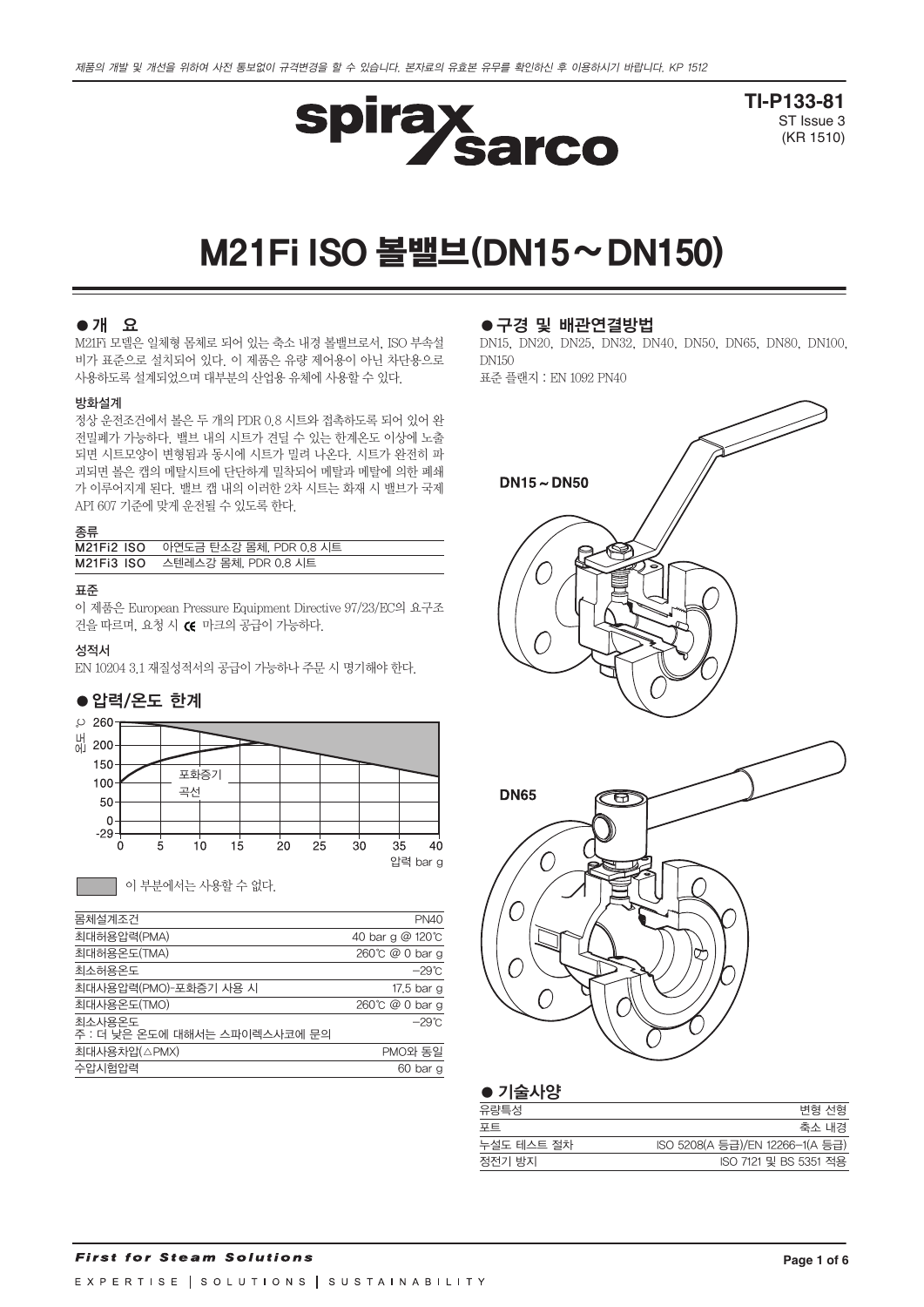

## **●**재질

| 번호             | 부품명                |            | 재질                                  |                      |
|----------------|--------------------|------------|-------------------------------------|----------------------|
|                |                    | M21Fi2 ISO | Zinc plated carbon steel            | ASTM A216 WCB        |
| 1              | Body               | M21Fi3 ISO | Stainless steel                     | ASTM A351 CF8M       |
| $\overline{c}$ |                    | M21Fi2 ISO | Zinc plated carbon steel            | <b>SAE 1040</b>      |
|                | Insert             | M21Fi3 ISO | Stainless steel                     | <b>AISI 316</b>      |
| 3              | Ball               |            | Stainless steel                     | <b>AISI 316</b>      |
| 4              | <b>Stem</b>        |            | Stainless steel                     | <b>AISI 316</b>      |
| 5              | <b>Seats</b>       |            | Carbon and graphite reinforced PTFE | <b>PDR 0.8</b>       |
| 6              | Insert gasket      |            | Graphite                            |                      |
| 9              | Stem seal          |            | Antistatic R-PTFE                   |                      |
| 10             | Stem seals         |            | Stainless steel                     | <b>AISI 304</b>      |
| 11             | Stem seals         |            | Graphite                            |                      |
| 13             | Separator          |            | Zinc plated carbon steel            | SAE 1010             |
| 14             | Belleville washer  |            | Stainless steel                     | <b>AISI 301</b>      |
| 15             | Gland nut          |            | Zinc plated carbon steel            | SAE 1010 / SAE 12L14 |
| 16             | Upper stem nut     |            | Zinc plated carbon steel            | SAE 1010 / SAE 12L14 |
| 17             | Locking plate      |            | Stainless steel                     | <b>AISI 304</b>      |
| 18             | Name-plate         |            | Stainless steel                     | <b>AISI 430</b>      |
| 20             | Lever              |            | Zinc plated carbon steel            | <b>SAE 1010</b>      |
| 21             | Grip               |            | Vinvl                               |                      |
| 25             | Stop screw         |            | Zinc plated carbon steel            | <b>SAE 12L14</b>     |
| 26             | Split lock washer  |            | Stainless steel                     | <b>AISI 304</b>      |
| 30             | Plug DN15~DN25만 해당 | M21Fi2 ISO | Carbon steel                        |                      |
|                |                    | M21Fi3 ISO | Stainless steel                     |                      |
|                |                    |            |                                     |                      |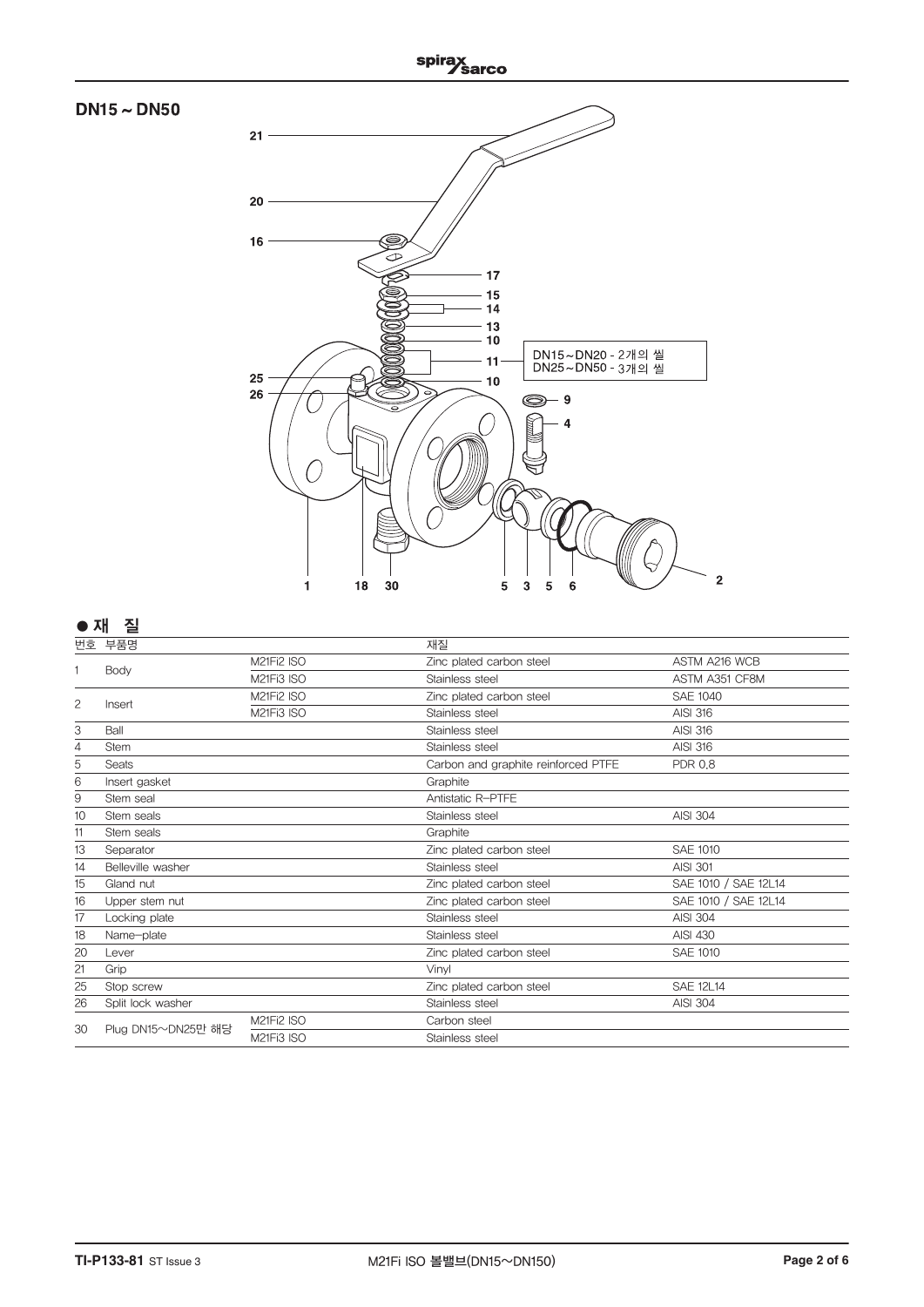



# **●** 재 질

| 번호 | 부품명                       |                   | 재질                                  |                      |
|----|---------------------------|-------------------|-------------------------------------|----------------------|
|    |                           | M21Fi2 ISO        | Zinc plated carbon steel            | ASTM A216 WCB        |
|    | Body                      | M21Fi3 ISO        | Stainless steel                     | ASTM A351 CF8M       |
|    |                           | M21Fi2 ISO        | Zinc plated carbon steel            | <b>SAE 1040</b>      |
| 2  | Insert                    | M21Fi3 ISO        | Stainless steel                     | <b>AISI 316</b>      |
| 3  | Ball                      |                   | Stainless steel                     | <b>AISI 316</b>      |
| 4  | <b>Stem</b>               |                   | Stainless steel                     | AISI 316 / AISI 420  |
| 5  | Seats                     |                   | Carbon and graphite reinforced PTFE | <b>PDR 0.8</b>       |
| 6  | Insert gasket             |                   | Graphite                            |                      |
| 7  | Seat 'O' ring             |                   | <b>EPDM</b>                         | Geothermal           |
| 8  | Stem 'O' ring             |                   | <b>EPDM</b>                         | Geothermal           |
| 11 | Lower stem seal           |                   | Antistatic R-PTFE                   |                      |
| 12 | Upper stem packing        |                   | Graphite                            |                      |
| 13 | Separator                 |                   | Zinc plated carbon steel            | <b>SAE 1010</b>      |
| 14 | Belleville washer         |                   | Stainless steel                     | <b>AISI 301</b>      |
| 15 | Gland nut                 |                   | Zinc plated carbon steel            | SAE 1010 / SAE 12L14 |
| 17 | Locking plate             |                   | Stainless steel                     | <b>AISI 304</b>      |
| 18 | Name-plate                |                   | Stainless steel                     | <b>AISI 430</b>      |
| 19 | Stop plate with indicator | <b>DN65만 해당</b>   | Zinc plated carbon steel            | <b>SAE 1010</b>      |
| 20 | Lever                     |                   | Zinc plated carbon steel            | <b>SAE 1010</b>      |
| 21 | Grip                      |                   | Vinyl                               |                      |
| 22 | Adaptor                   | <b>DN65만 해당</b>   | Zinc plated SG iron                 |                      |
| 23 | Adaptor plate             | <b>DN65만 해당</b>   | Zinc plated carbon steel            | <b>SAE 1010</b>      |
| 24 | Adaptor with indicator    | $DN80 \sim DN150$ | Zinc plated SG iron                 |                      |
| 25 | Stop screw                |                   | Zinc plated carbon steel            | <b>SAE 12L14</b>     |
| 27 | Adaptor screw             |                   | Zinc plated carbon steel            | Grade 5              |
| 28 | Stop screw                | $DN80 \sim DN150$ | Carbon steel                        |                      |
| 29 | Adaptor hex, nut          | $DN80 \sim DN150$ | Zinc plated carbon steel            |                      |
| 31 | Antistatic device ball    |                   | Stainless steel                     |                      |
| 32 | Antistatic device spring  |                   | Stainless steel                     | <b>AISI 301</b>      |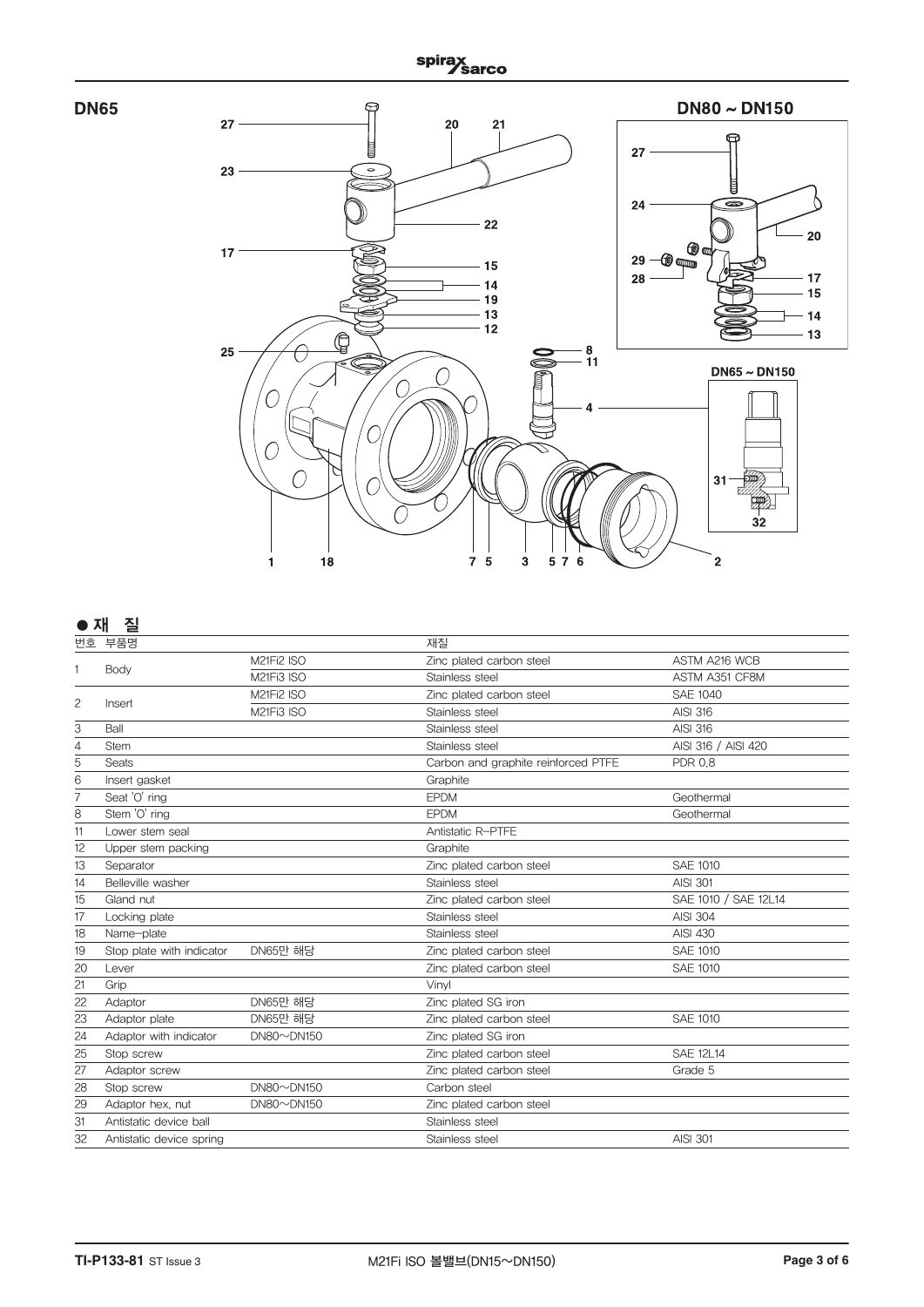# $\bullet$  치수(mm) 및 무게(kg)

#### PN40 DIN 3202 F4 플랜지

|              | -<br>__ |    |     |     |     |    |      |  |  |  |
|--------------|---------|----|-----|-----|-----|----|------|--|--|--|
| 구경           | А       | в  | С   | D   | E   | F  | 무게   |  |  |  |
| <b>DN15</b>  | 115     | 57 | 162 | 95  | 95  | 13 | 2.5  |  |  |  |
| <b>DN20</b>  | 120     | 60 | 162 | 105 | 95  | 13 | 3.2  |  |  |  |
| <b>DN25</b>  | 125     | 62 | 162 | 115 | 101 | 19 | 4.0  |  |  |  |
| <b>DN32</b>  | 130     | 65 | 182 | 140 | 106 | 25 | 5.5  |  |  |  |
| <b>DN40</b>  | 140     | 70 | 186 | 150 | 118 | 30 | 6.9  |  |  |  |
| <b>DN50</b>  | 150     | 75 | 186 | 165 | 123 | 37 | 9.3  |  |  |  |
| <b>DN65</b>  | 170     | 79 | 278 | 185 | 144 | 50 | 13.4 |  |  |  |
| <b>DN80</b>  | 180     | 91 | 417 | 200 | 157 | 57 | 17.7 |  |  |  |
| <b>DN100</b> | 190     | 98 | 517 | 235 | 172 | 75 | 25.0 |  |  |  |
| <b>DN150</b> |         |    |     |     |     |    |      |  |  |  |
|              |         |    |     |     |     |    |      |  |  |  |

PN40 BS 2080 플랜지 구경 A B C D E F 무게 DN15 - - - - - - - -DN20 - - - - - - - -**DN25** 165 62 162 115 101 19 4.2<br>**DN32** 178 65 182 140 106 25 5.9 DN32 178 65 182 140 106 25 5.9 00 190 70 186 150 118 30 7.4<br>00 216 75 186 165 123 37 10.2 001 216 75 186 165 123 37 10.2<br>001 241 79 278 185 144 50 14.9 DN65 241 79 278 185 144 50 14.9 DN80 283 91 417 200 157 57 20.2 DN100 305 98 517 235 172 75 29.4 DN150 403 130 700 300 205 100 56.9





## ●Kv값

|    | $\bullet$ inverse |                                                                                                                                                                                                                                 |  |  |  |   |    |     |          |  |  |
|----|-------------------|---------------------------------------------------------------------------------------------------------------------------------------------------------------------------------------------------------------------------------|--|--|--|---|----|-----|----------|--|--|
| 구경 |                   |                                                                                                                                                                                                                                 |  |  |  |   | h. | оv. | $\cdots$ |  |  |
| Kv |                   |                                                                                                                                                                                                                                 |  |  |  | い |    |     |          |  |  |
|    |                   | $\sim$ . The contract of the contract of the contract of the contract of the contract of the contract of the contract of the contract of the contract of the contract of the contract of the contract of the contract of the co |  |  |  |   |    |     |          |  |  |

 $C_v(UK)=K_v\times 0.963$   $C_v(US)=K_v\times 1.156$ 

#### $\bullet$  사용토크(N m)

| 구경  |  |  |                                                                                         |  |      | 50 |
|-----|--|--|-----------------------------------------------------------------------------------------|--|------|----|
| N m |  |  |                                                                                         |  | 14 C |    |
|     |  |  | 주 : 제시된 토크 수치는 자주 작동하는 볼밸브의 최대 차압을 기준으로 한 값이다. 장기간 정지되어 있어야 하는 밸브는 이 값보다 더 큰 토크값이 필요하다. |  |      |    |

# ●안전정보, 설치 및 정비 지침

상세한 사항은 제품과 함께 공급되는 '설치 및 정비 지침서'를 참조한다.

## ●주문방법

| 명세 | 모델<br>시트 재질 |       | $F =$ Carbon and graphite reinforced PTFE-PDR 0.8 |  |  |
|----|-------------|-------|---------------------------------------------------|--|--|
|    | 재질          | 몸체 재질 | $2 =$ Zinc plated carbon steel                    |  |  |
|    |             |       | $3 =$ Stainless steel                             |  |  |

예 : 1 off Spirax Sarco DN50 M21Fi2 ISO ball valve having flanged EN 1092 PN40 connections. Face-to-face according to BS 2080.

# ● 선택사양

- 자가벤트 볼
- 밸브를 완전 보온할 수 있는 50 mm(2″) 및 100 mm(4″) 확장형 스템
- 잠금가능 핸들
- 잠금가능 핸들과 100 mm 확장형 스템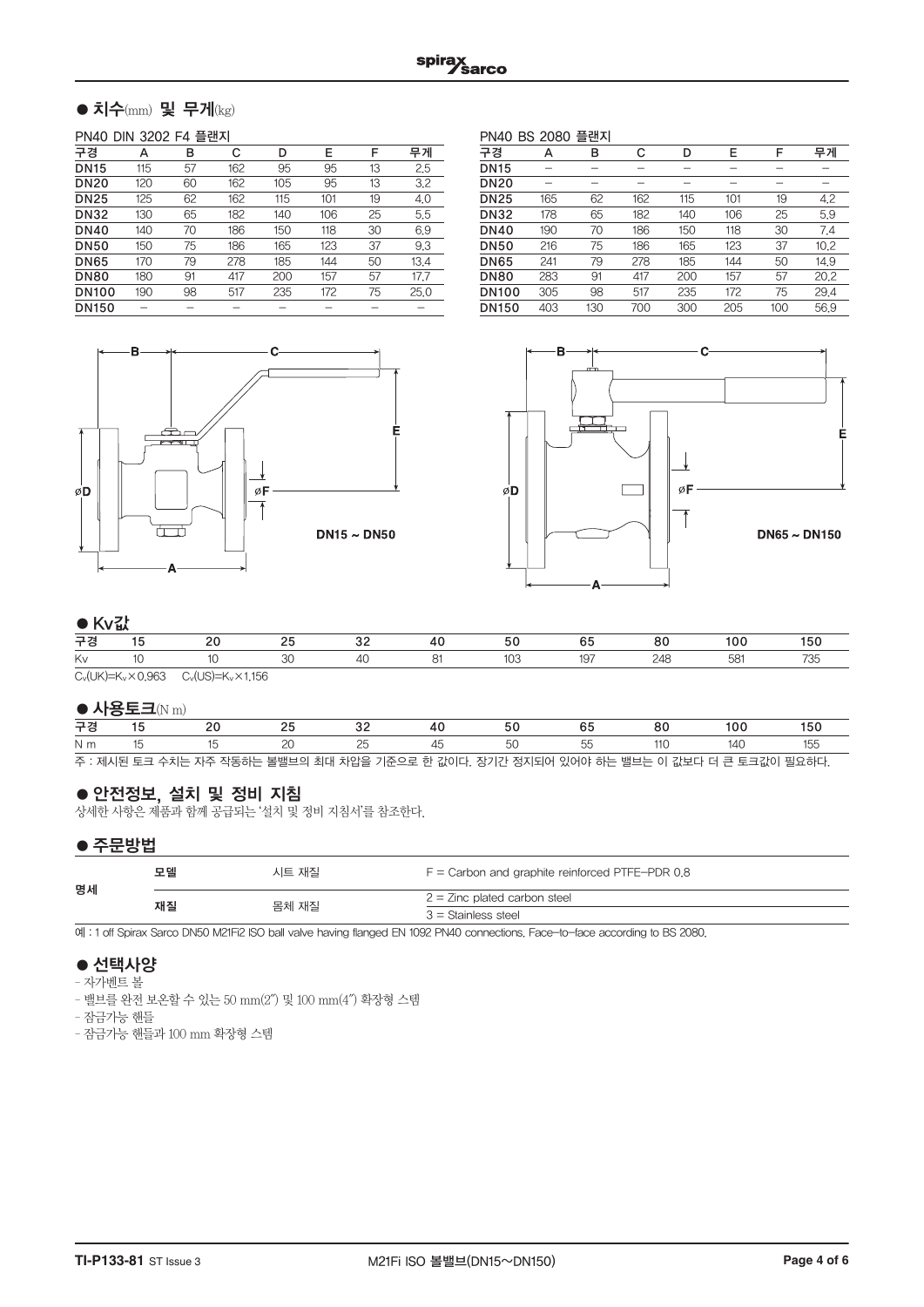# ● 정비부품 – DN15~DN50

공급 가능한 정비부품은 굵은 실선으로 표시되어 있으며, 점선으로 표시된 부분은 정비부품으로 공급되지 않는다.

## 공급 가능한 정비부품

|  | Seats insert gasket and stem seals |  |
|--|------------------------------------|--|

 $\overline{5, 6, 9, 10, 11}$ 

#### 정비부품 주문방법

정비부품은 상기 '공급 가능한 정비부품' 리스트를 참고하여 주문하며 볼밸브의 종류, 구경을 명시한다.

예 : 1 set of seats, insert gasket and stem seals for a Spirax Sarco DN50 flanged PN40 M21Fi2 ball valve.